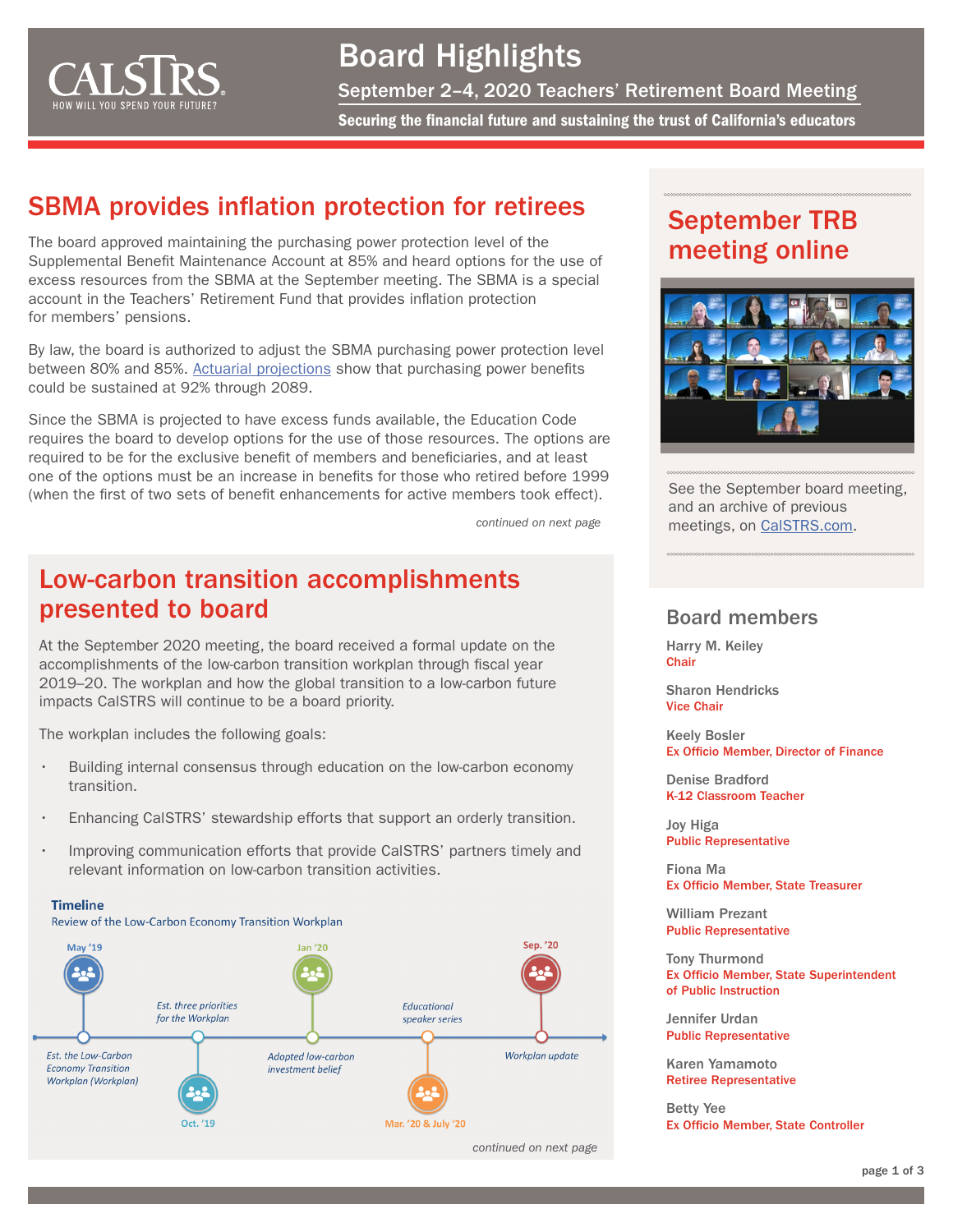*continued from previous page*

## SBMA provides inflation protection for retirees

CalSTRS presented three options to the board, available in detail in [the board item](https://resources.calstrs.com/publicdocs/Page/CommonPage.aspx?PageName=DocumentDownload&Id=de37a9c2-e5d4-482b-9005-761c7731095e):

- Option 1: A one-time permanent increase for pre-1999 retirees only
- **Option 2:** Increase the purchasing power benefit
- Option 3: Purchasing power level based on age

The board directed that all three options be presented to the California Legislature as required, expressing support for Option 1 should the Legislature decide to pursue one of the options. Option 1 helps CalSTRS retired members most in need of assistance while not compromising the ability to provide inflation protection long term.

*continued from previous page*

### Low-carbon transition accomplishments presented to board

#### Established investment belief on the low-carbon transition

In January 2020, the board unanimously adopted a new investment belief affirming that CalSTRS needs to understand the low-carbon transition impacts on companies, industries and countries, and consider actions to mitigate risk and identify investment-related opportunities.

#### Began "transition readiness" assessments across asset classes

CalSTRS is analyzing the "transition readiness" of physical and transition-related climate risks across asset classes. For real estate assets specifically, we have determined that physical climate risks, such as floods, hurricanes and wildfires, can clearly have an economic impact on the value of these investments. We're examining data to understand our Real Estate Portfolio's specific risk profile.

#### Integrated the CalSTRS Low-Carbon Index into the Sustainable Investment and Stewardship Strategies Portfolio

In 2017, CalSTRS funded a low-carbon index to invest in public equities with significantly lower exposure to carbon emissions. In July 2020, the board approved a plan to fully integrate this \$2.5 billion index into the Sustainable Investment and Stewardship Strategies Portfolio, which will allow the SISS team to develop expertise and track climate-related developments within the global capital markets.

#### Expanded investments in low-carbon solutions

CalSTRS is in the process of designing a new private markets portfolio that seeks attractive renewable energy and energy efficiency investments. We anticipate requesting formal board approval for this portfolio in late 2020.



## Yamamoto's board reappointment confirmed

Karen Yamamoto was reappointed as a retiree representative to the Teachers' Retirement Board by Governor Gavin Newsom in February. Her reappointment was confirmed by the Senate in August. Yamamoto is a retired second grade teacher from West Sacramento and has served on the board since 2017.



## Governor appoints Urdan as public representative

Governor Newsom appointed Jennifer Urdan to the Teachers' Retirement Board as a public representative in August. Her appointment is subject to Senate confirmation. Urdan is a financial services executive with extensive experience in global investing and corporate finance.